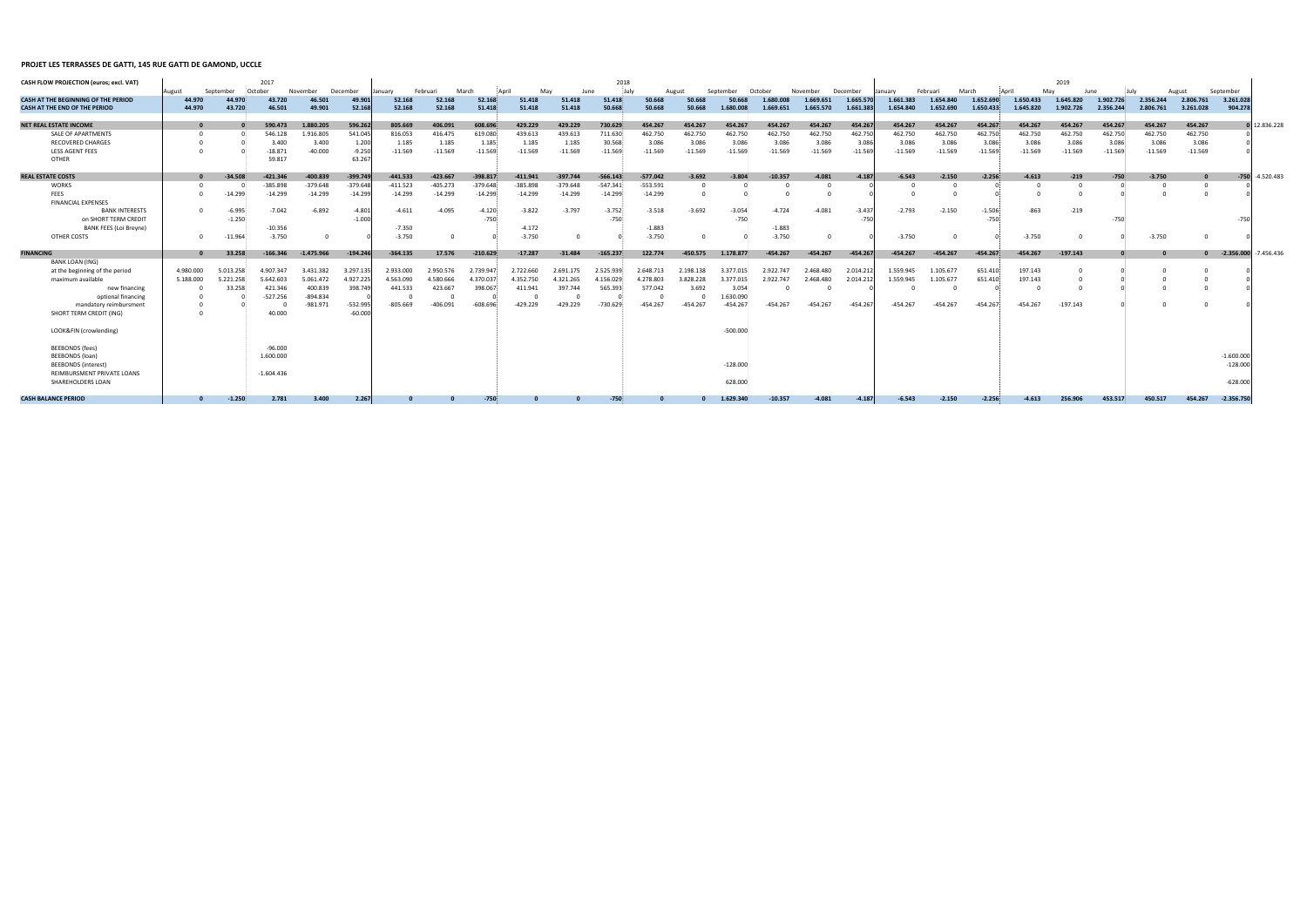## **PROJET LES TERRASSES DE GATTI, 145 RUE GATTI DE GAMOND, UCCLE**

| <b>SALES PROJECTION (euros; excl. VAT)</b> | Already paid August | September | 2017<br>:October        | November           | December                  | anuarv                     | Februar          | March                      | May              |                  | 2018<br>June                      |                  |                  | September        |                  | November         | December         | anuary | Februari         | March            |                  |                  | 2019<br>May      | June             |           |         | September        | Total                            |
|--------------------------------------------|---------------------|-----------|-------------------------|--------------------|---------------------------|----------------------------|------------------|----------------------------|------------------|------------------|-----------------------------------|------------------|------------------|------------------|------------------|------------------|------------------|--------|------------------|------------------|------------------|------------------|------------------|------------------|-----------|---------|------------------|----------------------------------|
| <b>APARTMENTS SOLD (8)</b>                 |                     |           | 549.528                 | 1.920.205          | 542.245                   | 399.578                    |                  | 133.193                    |                  |                  | 151.169                           |                  |                  |                  |                  |                  |                  |        |                  |                  |                  |                  |                  |                  |           |         |                  | 3.695.916                        |
| Payments planning                          | 45%                 |           | 10%<br>55%              | 10%<br>65%         | 75%                       | 15%<br>90%                 |                  | 95%                        |                  |                  | 100%                              |                  |                  |                  |                  |                  |                  |        |                  |                  |                  |                  |                  |                  |           |         |                  |                                  |
| <b>SALE PRICE</b>                          |                     |           | 546.128                 | 1.916.805          | 541.045                   | 399.578                    |                  | 133.193                    |                  |                  | 133.193                           |                  |                  |                  |                  |                  |                  |        |                  |                  |                  | $\Omega$         |                  |                  |           |         |                  |                                  |
| 0.3<br>1.6                                 | 277.910             |           | 26.380<br>183.010       | 26.380<br>18.220   | 26.380<br>18.220          | 39.570<br>27.330           |                  | 13.190<br>9.110            |                  |                  | 13.190<br>9.110                   |                  |                  |                  |                  |                  |                  |        |                  |                  |                  |                  |                  |                  |           |         |                  | 423.000<br>265.000               |
| 2.1<br>2.5<br>2.9                          |                     |           | 336.738                 | 34.025<br>228.350  | 34.02<br>301.90<br>21.900 | 51.038<br>40.860<br>32.850 |                  | 17.013<br>13.620<br>10.950 |                  |                  | 17.013<br>13.620<br>10.950        |                  |                  |                  |                  |                  |                  |        |                  |                  |                  |                  |                  |                  |           |         |                  | 489.850<br>370.000<br>305.000    |
| 3.2                                        |                     |           |                         | 636.340<br>501.440 | 46.760<br>48.160          | 70.140<br>72.240           |                  | 23.380<br>24.080           |                  |                  | 23.380<br>24.080                  |                  |                  |                  |                  |                  |                  |        |                  |                  |                  |                  |                  |                  |           |         |                  | 800.000<br>670.000               |
| 3.3                                        |                     |           |                         | 472.050            | 43.700                    | 65.550                     |                  | 21.850                     |                  |                  | 21.850                            |                  |                  |                  |                  |                  |                  |        |                  |                  |                  |                  |                  |                  |           |         |                  | 625.000                          |
| <b>RECOVERED CHARGES (1)</b>               | 1.100               |           | 3.400<br>1.100<br>1.100 | 3.400              | 1.200                     |                            |                  |                            |                  |                  | 17.976<br>2.229<br>1.159<br>2.094 |                  |                  |                  |                  |                  |                  |        |                  |                  |                  |                  |                  |                  |           |         |                  | 3.329<br>2.259<br>3.194          |
| 2.5<br>2.9<br>3.2                          |                     |           | 1.200                   | 1.100<br>1.200     | 1.200                     |                            |                  |                            |                  |                  | 1.366<br>1.204<br>4.654<br>2.638  |                  |                  |                  |                  |                  |                  |        |                  |                  |                  |                  |                  |                  |           |         |                  | 2.566<br>2.304<br>5.854<br>3.838 |
| 3.3                                        |                     |           |                         | 1.100              |                           |                            |                  |                            |                  |                  | 2.632                             |                  |                  |                  |                  |                  |                  |        |                  |                  |                  |                  |                  |                  |           |         |                  | 3.732                            |
| <b>APARTEMENTS NOT YET SOLD (20)</b>       |                     |           |                         |                    |                           | 417.660                    | 417.660          | 487.073                    | 440.798          | 440.798          | 591.030                           | 465.836          | 465.836          | 465.836          | 465.836          | 465.836          | 465.836          |        | 465.836          | 465.836          | 465.836          | 465.836          | 465.836          | 465.836          | 465.836   | 465.836 |                  | 9.316.724                        |
| SALE PRICE (2)<br><b>RECOVERED CHARGES</b> |                     |           |                         |                    |                           | 416.475<br>1.185           | 416.475<br>1.185 | 485.888<br>1.185           | 439.613<br>1.185 | 439.613<br>1.185 | 578.438<br>12.592                 | 462.750<br>3.086 | 462.750<br>3.086 | 462.750<br>3.086 | 462.750<br>3.086 | 462.750<br>3.086 | 462.750<br>3.086 |        | 462.750<br>3.086 | 462.750<br>3.086 | 462.750<br>3.086 | 462.750<br>3.086 | 462.750<br>3.086 | 462.750<br>3.086 | 462.750   | 3.086   | 462.750<br>3.086 | 9.255.000<br>61.724              |
| <b>LESS AGENT FEES</b>                     |                     |           | $-18.871$               | $-40.000$          | $-9.250$                  | $-11.569$                  | $-11.569$        | $-11.569$                  | $-11.569$        | $-11.569$        | $-11.569$                         | $-11.569$        | $-11.569$        | $-11.569$        | $-11.569$        | $-11.569$        | $-11.569$        |        | $-11.569$        | $-11.569$        | $-11.569$        | $-11.569$        | $-11.569$        | $-11.569$        | $-11.569$ |         | $-11.569$        | $-299.496$                       |

(1)

 FRAIS ACTE DE BASE : 1.000 € / apartment & 100 € / parking FRAIS RACCORDEMENTS : 5,6 € / quotité 5,6 ONE SALE / MONTH from January 2018 (compromis signed in September 2017) until August 2019 (2)